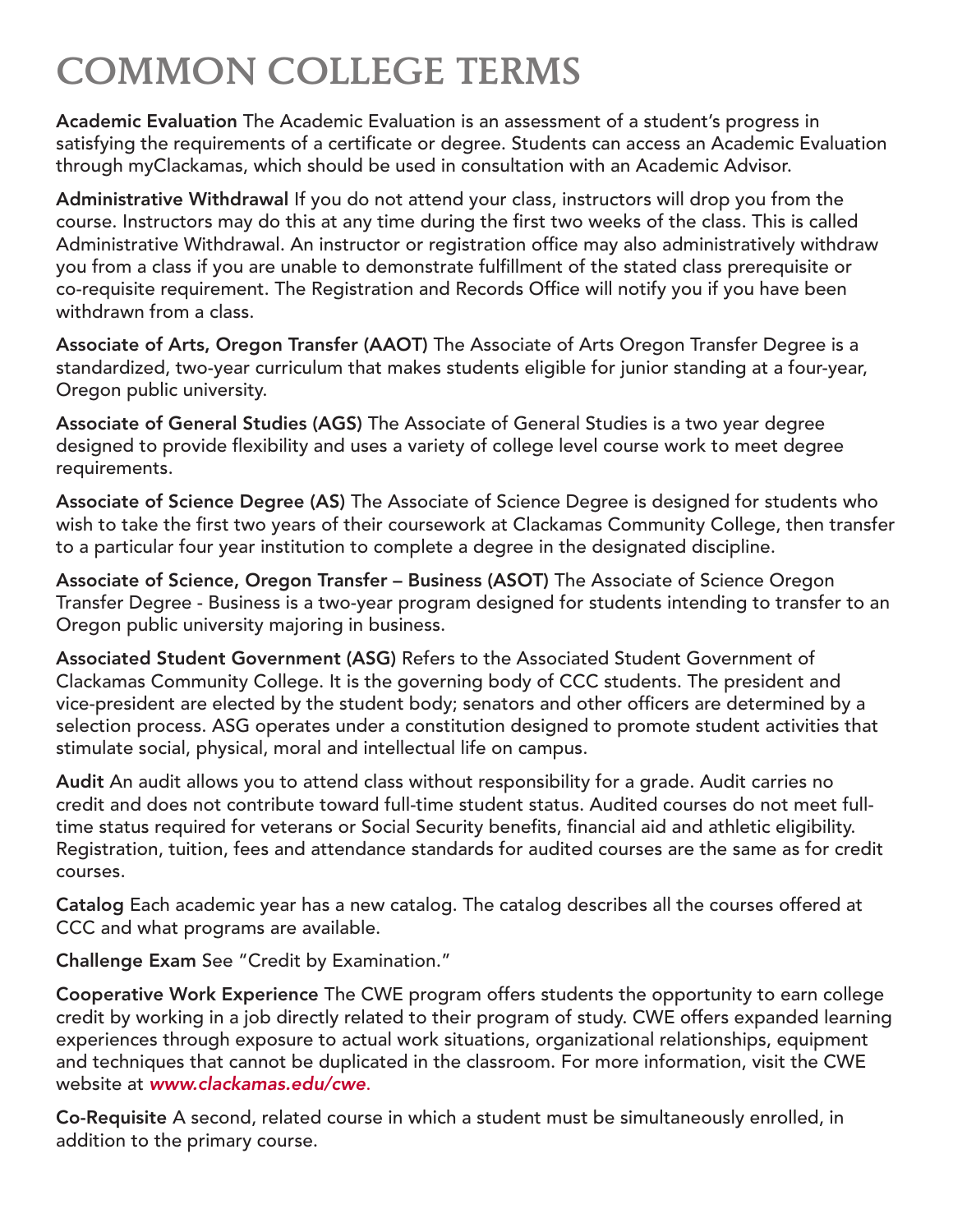Course Registration Number/Synonym A six-digit course registration number is needed for each registered course. It may change from term-to-term whereas the course number remains the same.

Credit by Examination Credit by Examination allows a student to earn credit for most courses by passing an examination ("challenge exam") prepared by the department that offers the course. Please see an Academic Advisor for eligible courses and additional information.

Direct Transfer If you have selected a transfer school or program, you can select CCC courses that meet specific requirements at your school of choice and transfer credits directly to that school. Students should work closely with their advisor at the school they intend to transfer to as well as a CCC advisor.

## Enrollment Levels

Full-time: Enrolled for 12 credits or more during a term. Three-quarter time: Enrolled for 9-11 credits during a term. Part-time: Enrolled for 6-8 credits during a term.

Faculty Consent required for a student that would like to enroll in a course after it has started.

Financial Aid Completing the Free Application for Federal Student Aid (FAFSA) or Oregon Student Aid Application (ORSAA) is the first step to receiving financial aid. There are different types of financial aid including grants, loans, work study, tuition waiver, WIA funding, etc. Financial aid money is to assist with educational costs such as tuition, books, and fees.

GPA Grade Point Average is based on the number of credits attempted, the grades received and grade points assigned.

Grading Option Grading options may include letter grade (A-F), Pass/No Pass (P/NP), and Audit  $(X)$ .

Graduation Students may graduate at the end of any term (fall, winter, spring, or summer), indicating that they have completed the program requirements. Students must petition to graduate by deadlines published in the *Class Schedule*.

Honor Roll Students achieving a term GPA of 3.5-3.749 based on a minimum of 6 or more graded (A-F) credits. Recognition will be noted on student transcripts.

Incomplete An incomplete may be given by an instructor when a student's work has been satisfactory but the student has a small amount of work to make up.

Instructor Consent Written permission from the course instructor, granted prior to enrollment.

Low-Cost Texts (LCT) Textbook prices can be astronomical! That's why CCC offers classes that use low-cost materials, meaning the total cost of textbooks and/or materials will be less than \$40. myClackamas - *[my.clackamas.edu](https://my.clackamas.edu/CookieAuth.dll?GetLogon?curl=Z2F&reason=0&formdir=3)* A website that allows you to access your email, registration and more with one username and password.

Pass/No Pass (P/NP) A grading option that does not affect a student's GPA but credits count toward part or full-time status if a passing grade is earned. See the catalog for additional information.

Petition to Graduate Submission of this form notifies the college that a student intends to graduate. This form should be turned in at least two terms prior to graduation. Graduation Services will then complete and send an academic evaluation, identifying the courses that have been completed and the courses that are still required for the degree or certificate.